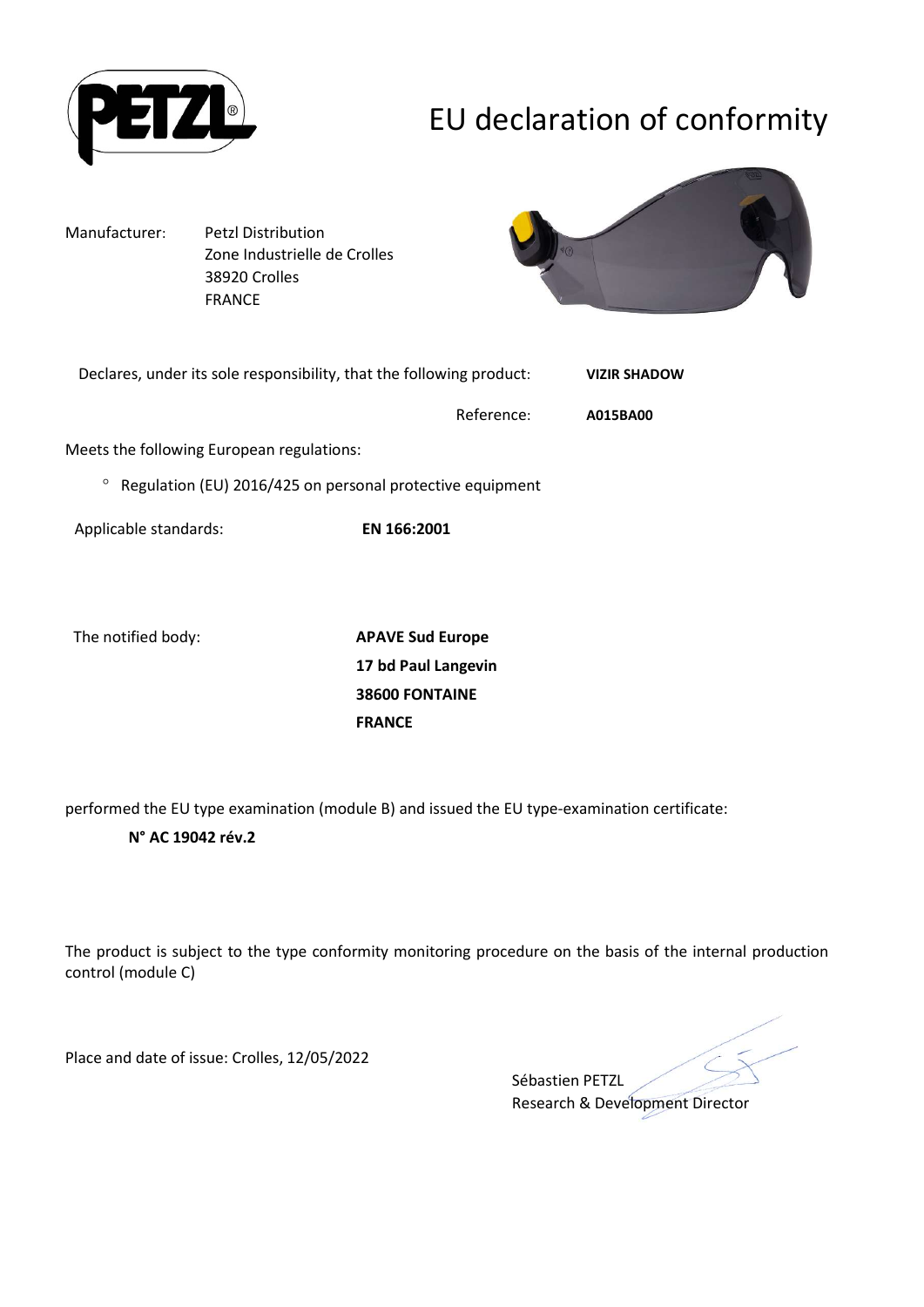

## Déclaration UE de conformité

Le fabricant: Petzl Distribution Zone Industrielle de Crolles 38920 Crolles FRANCE



| Déclare sous sa seule responsabilité que le produit suivant: | <b>VIZIR SHADOW</b> |
|--------------------------------------------------------------|---------------------|
| Référence:                                                   | A015BA00            |

Est conforme aux réglementations européennes suivantes:

Règlement (UE) 2016/425 relatif aux équipements de protection individuelle

Normes appliquées: EN 166:2001

L'organisme notifié: APAVE Sud Europe

17 bd Paul Langevin 38600 FONTAINE FRANCE

a effectué l'examen UE de type (module B) et a établi l'attestation d'examen UE de type:

#### N° AC 19042 rév.2

Le produit est soumis à la procédure de suivi de la conformité au type sur la base du contrôle interne de la production (module C)

Date et lieu d'établissement: Crolles, 12/05/2022

Sébastien PETZL Directeur Recherche & Développement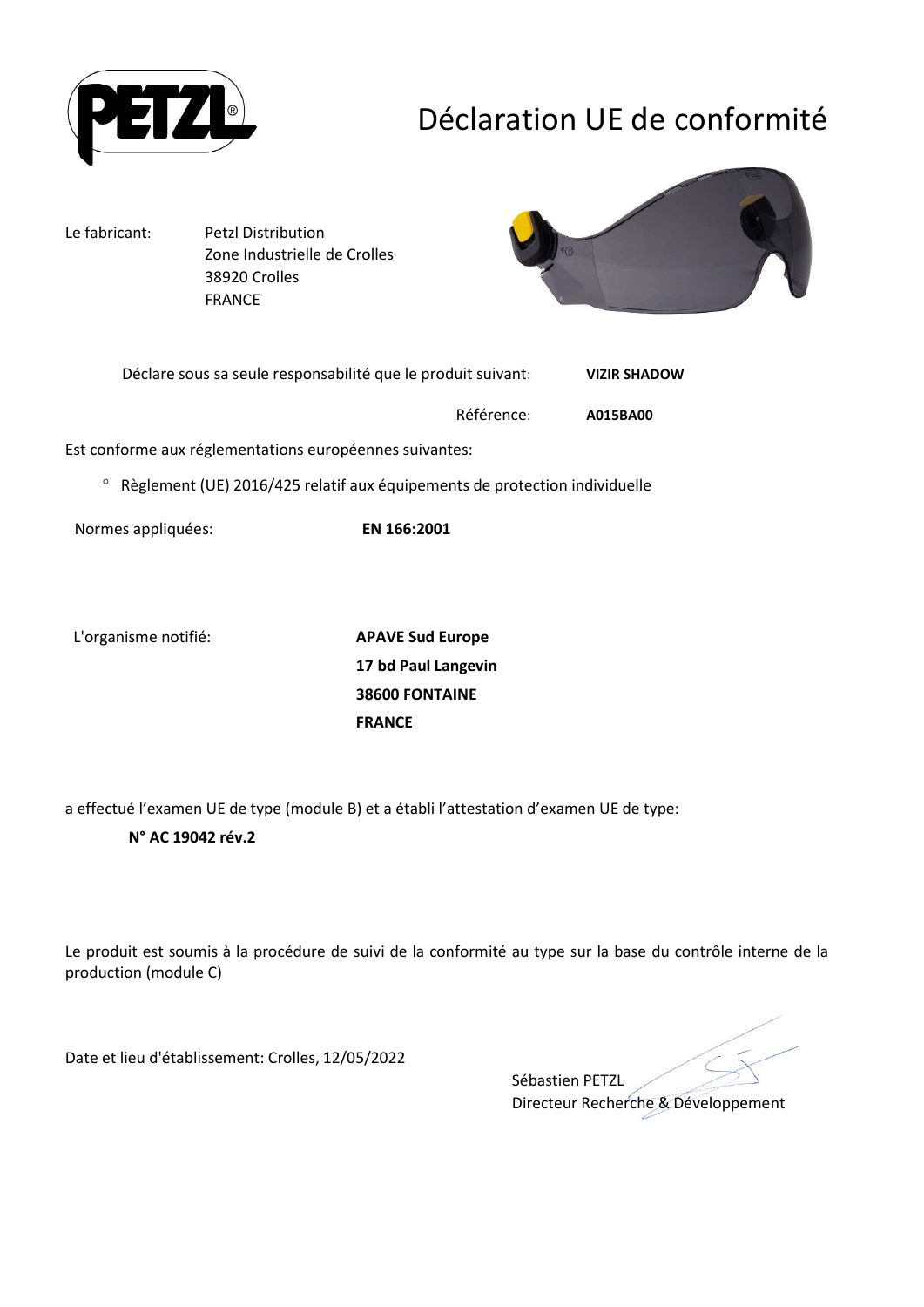

## EU-Konformitätserklärung

Der Hersteller: Petzl Distribution Zone Industrielle de Crolles 38920 Crolles FRANCE



| Erklärt in alleiniger Verantwortung, dass folgendes Produkt: | <b>VIZIR SHADOW</b> |
|--------------------------------------------------------------|---------------------|
| Referenz:                                                    | A015BA00            |
| Folgende europäische Vorschriften erfüllt:                   |                     |

Verordnung (EU) 2016/425 über persönliche Schutzausrüstungen

Angewandte Normen: EN 166:2001

Die benannte Stelle: APAVE Sud Europe

17 bd Paul Langevin 38600 FONTAINE FRANCE

hat die EU-Baumusterprüfung (Modul B) durchgeführt und die EU-Baumusterprüfbescheinigung ausgestellt:

### N° AC 19042 rév.2

Das Produkt wird dem Bewertungsverfahren hinsichtlich der Konformität mit dem Baumuster auf der Grundlage einer internen Fertigungskontrolle unterzogen (Modul C)

Ort und Datum der Ausstellung: Crolles, 12/05/2022

Sébastien PETZL Leiter Forschung & Entwicklung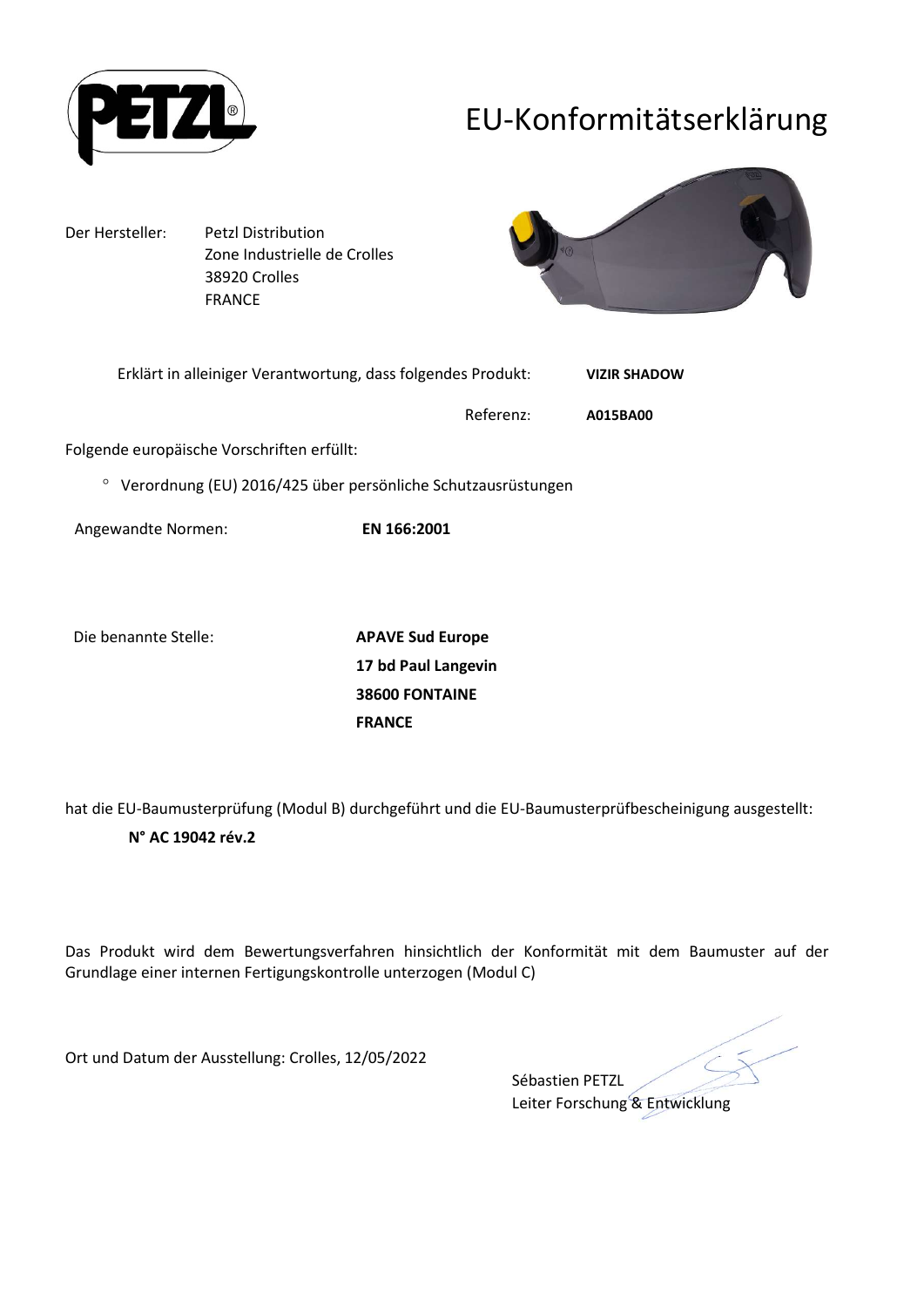

# Dichiarazione di conformità UE

Il fabbricante: Petzl Distribution Zone Industrielle de Crolles 38920 Crolles FRANCE



| Dichiara sotto la sua esclusiva responsabilità che il seguente prodotto: |         | <b>VIZIR SHADOW</b> |  |
|--------------------------------------------------------------------------|---------|---------------------|--|
|                                                                          | Codice: | A015BA00            |  |
| È conforme alle seguenti normative europee:                              |         |                     |  |

 $\degree$  Regolamento (UE) 2016/425 sui dispositivi di protezione individuale

Norme applicate: EN 166:2001

L'organismo notificato: APAVE Sud Europe

17 bd Paul Langevin 38600 FONTAINE FRANCE

ha svolto l'esame UE del tipo (modulo B) e ha rilasciato il certificato di esame UE del tipo:

### N° AC 19042 rév.2

Il prodotto è oggetto della procedura di controllo della conformità al tipo basata sul controllo interno della produzione (modulo C)

Luogo e data del rilascio: Crolles, 12/05/2022

Sébastien PETZL Diretor de Investigação e Desenvolvimento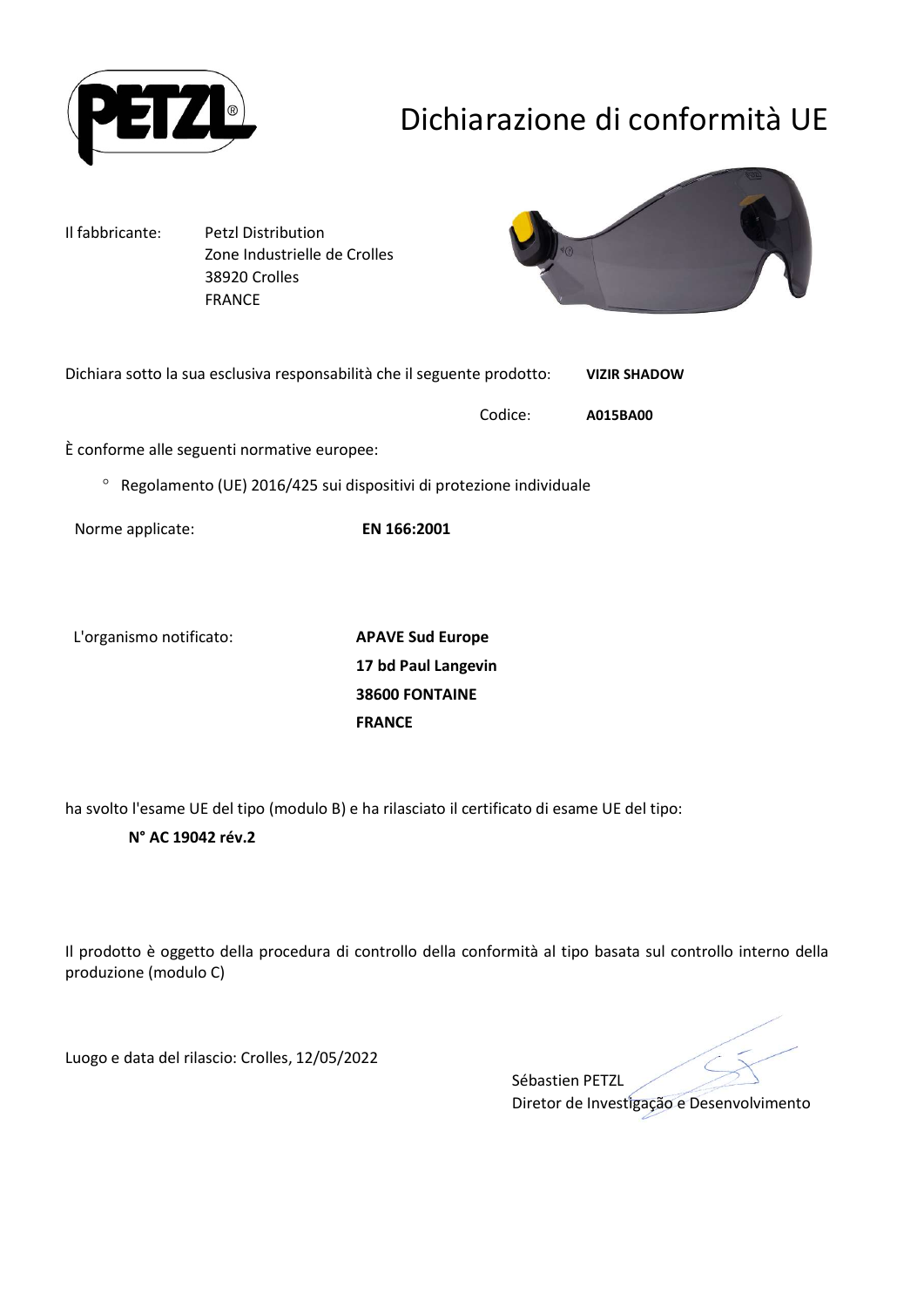

# Declaración de conformidad UE

El fabricante: Petzl Distribution Zone Industrielle de Crolles 38920 Crolles FRANCE



| Declara bajo su única responsabilidad que el producto siguiente: | <b>VIZIR SHADOW</b> |
|------------------------------------------------------------------|---------------------|
|                                                                  |                     |

Referencia: A015BA00

Es conforme con la siguiente legislación europea:

 $\degree$  Reglamento (UE) 2016/425 relativo a los equipos de protección individual

Normas aplicadas: EN 166:2001

El organismo notificado: APAVE Sud Europe

17 bd Paul Langevin 38600 FONTAINE FRANCE

ha efectuado el examen UE de tipo (módulo B) y ha expedido el certificado de examen UE de tipo:

### N° AC 19042 rév.2

El producto está sometido al procedimiento de seguimiento de la conformidad con el tipo basada en el control interno de la producción (módulo C)

Lugar y fecha de emisión: Crolles, 12/05/2022

Sébastien PETZL Director de Investigación y Desarrollo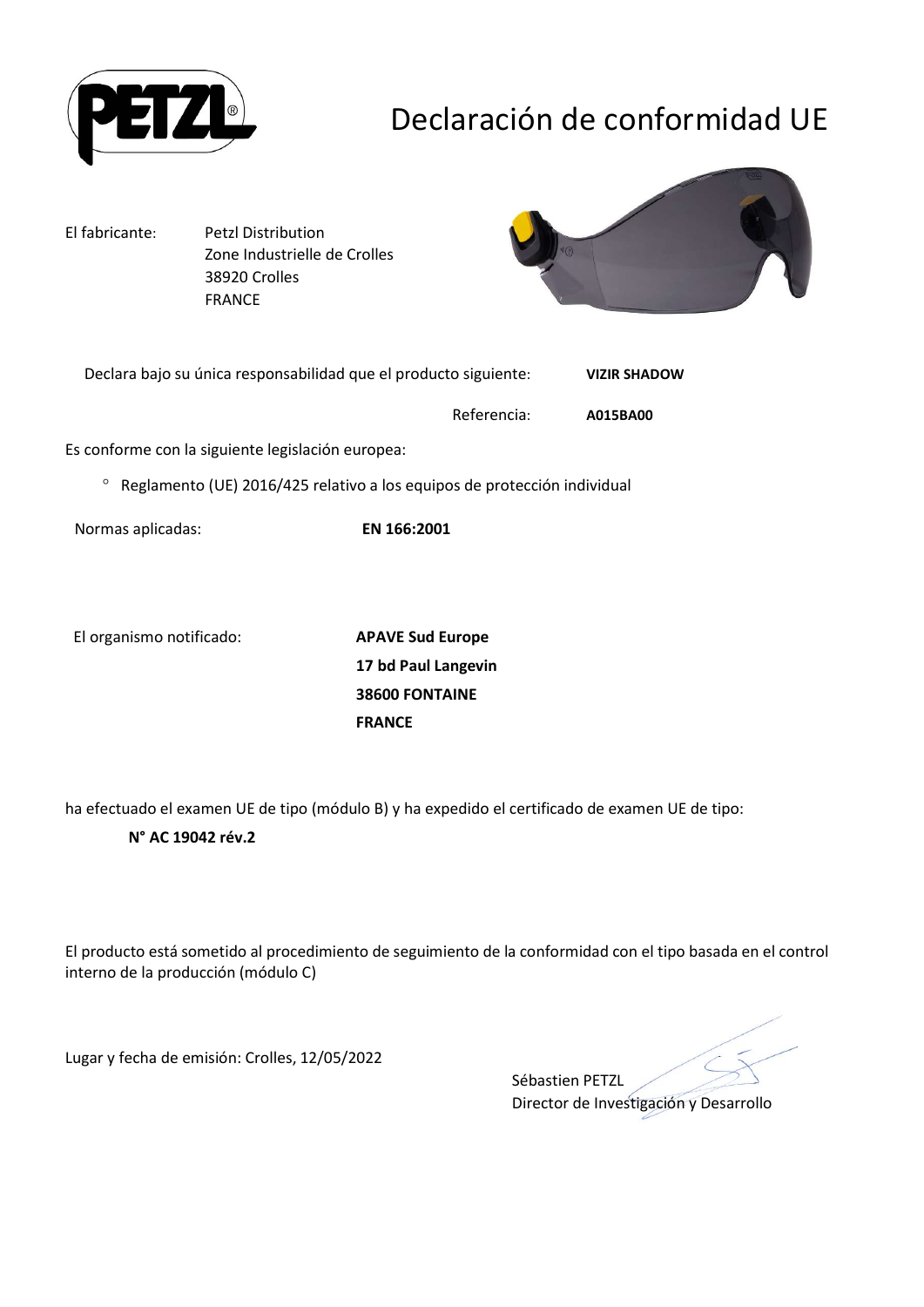

## Declaração UE de conformidade

O Fabricante: Petzl Distribution Zone Industrielle de Crolles 38920 Crolles FRANCE



| Declara sob sua exclusiva responsabilidade que o seguinte produto: | <b>VIZIR SHADOW</b> |
|--------------------------------------------------------------------|---------------------|
|                                                                    |                     |

Referência: A015BA00

Está em conformidade com a legislação europeia seguinte:

Regulamento (UE) 2016/425 relativo aos equipamentos de proteção individual

Normas aplicadas: EN 166:2001

O organismo notificado: APAVE Sud Europe

17 bd Paul Langevin 38600 FONTAINE FRANCE

efectuou o exame UE de tipo (módulo B) e estabeleceu o certificado de exame UE de tipo:

### N° AC 19042 rév.2

O produto é submetido ao procedimento de acompanhamento da conformidade com o tipo baseada no controlo interno da produção (módulo C)

Local e data de emissão: Crolles, 12/05/2022

Sébastien PETZL Director de Investigação e Desenvolvimento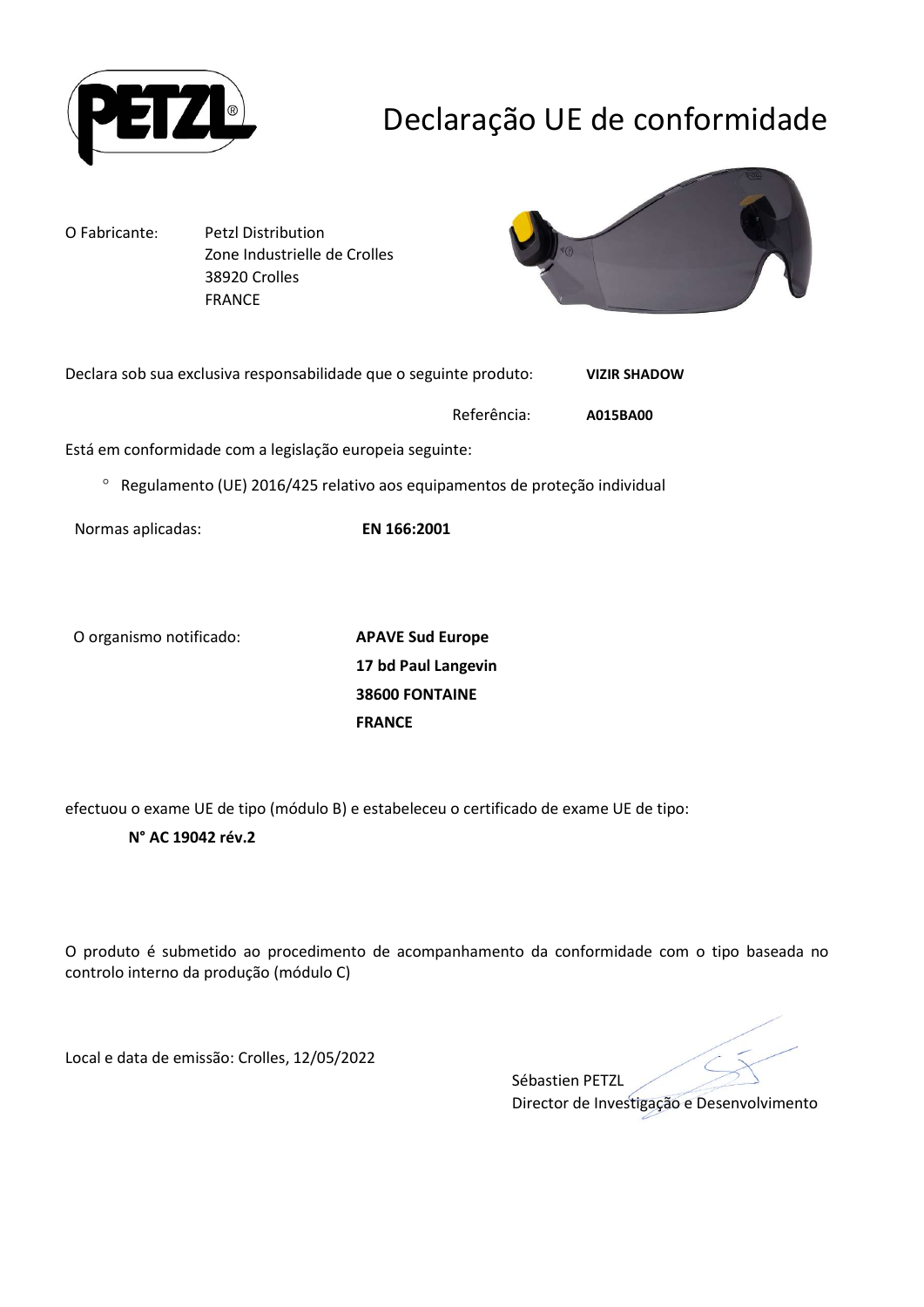

## EU-conformiteitsverklaring

Fabrikant: Petzl Distribution Zone Industrielle de Crolles 38920 Crolles FRANCE



| Verklaart op eigen verantwoording dat het volgende product: |             | <b>VIZIR SHADOW</b> |
|-------------------------------------------------------------|-------------|---------------------|
|                                                             | Referentie: | A015BA00            |

Voldoet aan de volgende Europese bepalingen:

Verordening (EU) 2016/425 betreffende persoonlijke beschergsmiddelen

Toegepaste normen: EN 166:2001

De aangemelde: APAVE Sud Europe 17 bd Paul Langevin 38600 FONTAINE FRANCE

instantie heeft het EU-typeonderzoek (module B) verricht en het certificaat van het EU-typeonderzoek afgegeven:

#### N° AC 19042 rév.2

Het product is onderworpen aan de conformiteitsopvolgingsprocedure aangaande de conformiteit met het type op basis van de interne productiecontrole (module C)

Plaats en datum van afgifte: Crolles, 12/05/2022

Sébastien PETZL Directeur Onderzoek en Ontwikkeling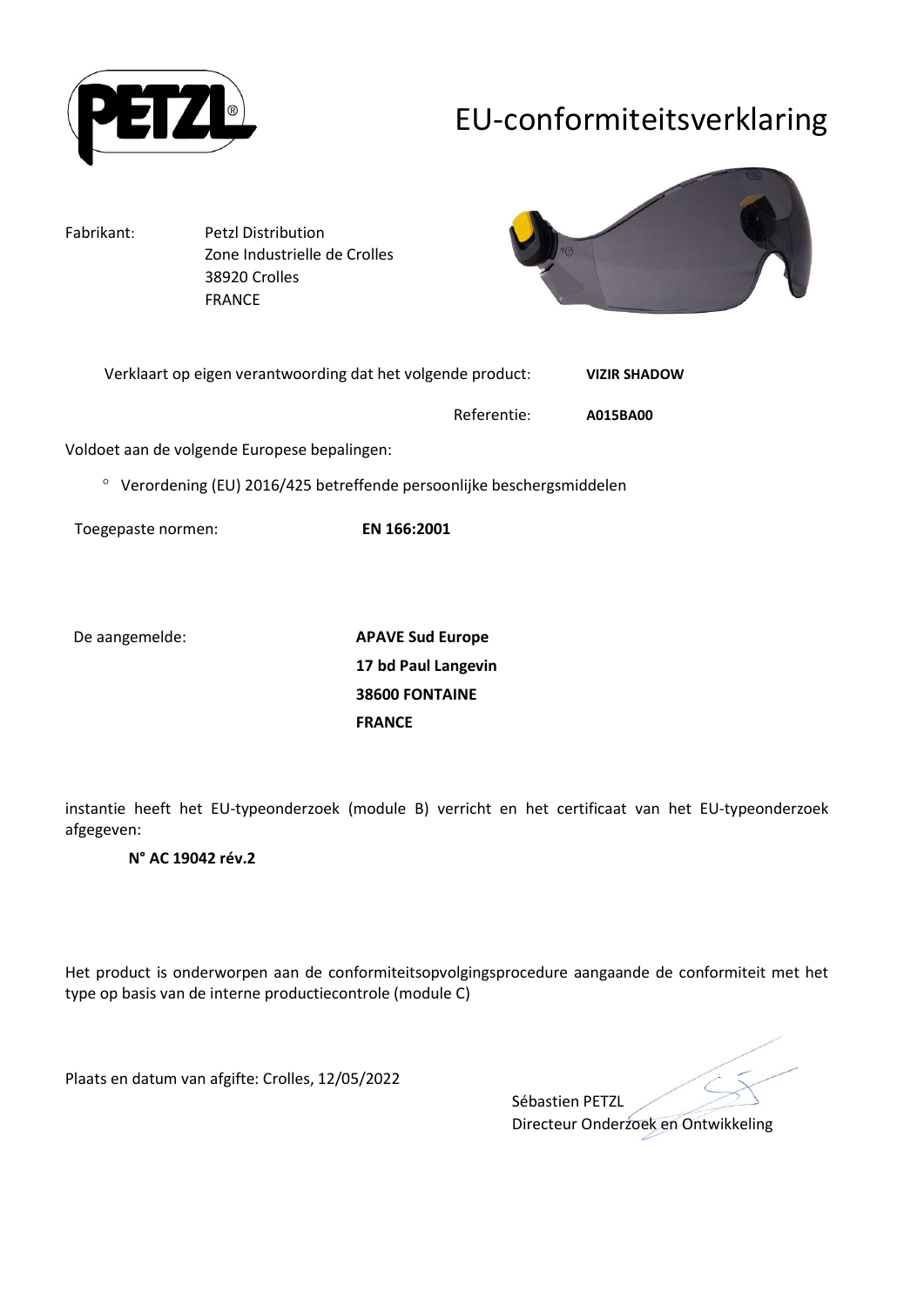

## EU-försäkran om överensstämmelse

Tillverkare: Petzl Distribution Zone Industrielle de Crolles 38920 Crolles FRANCE



| Under eget ansvar, tillkännager att följande produkt:  |                   | <b>VIZIR SHADOW</b> |
|--------------------------------------------------------|-------------------|---------------------|
|                                                        | Produkt referens: | A015BA00            |
| Motsvarar följande Europeisk lagstiftning:             |                   |                     |
| Förordning (EU) 2016/425 om personlig skyddsutrustning |                   |                     |

Standarder som används: EN 166:2001

Den anmälda organ: APAVE Sud Europe

17 bd Paul Langevin 38600 FONTAINE FRANCE

har utfört EU typprövning (modul B) och utfärdat EU typintyget:

### N° AC 19042 rév.2

Produkten omfattas av förfarandet för kontroll av överensstämmelse med typ som grundar sig på intern tillverkningskontroll (modul C)

Ort och datum för utfärdande: Crolles, 12/05/2022

Sébastien PETZL Chef inom forskning och utveckling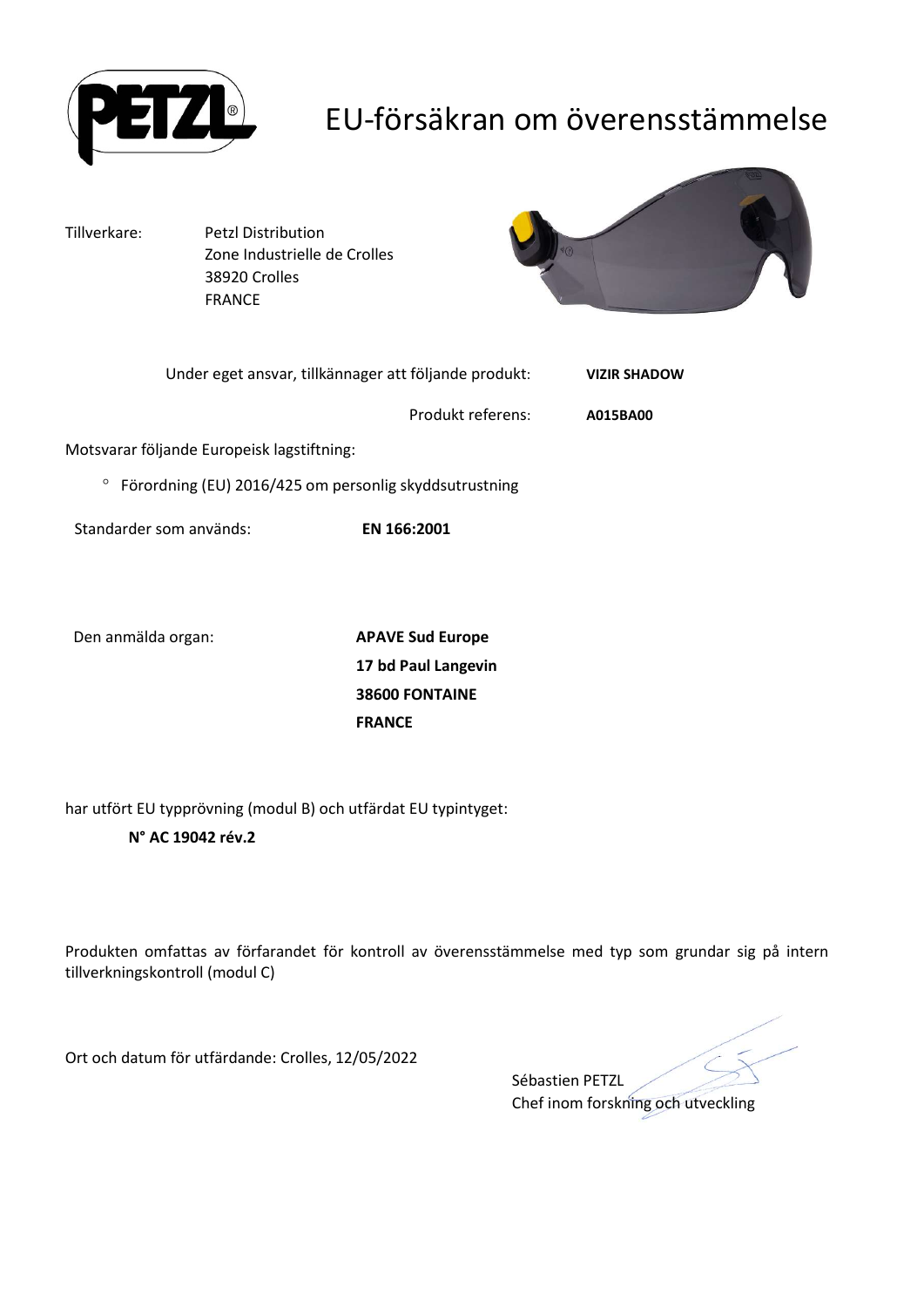

## EU-vaatimustenmukaisuusvakuutus

Valmistaja: Petzl Distribution Zone Industrielle de Crolles 38920 Crolles FRANCE



| vakuuttaa yksinomaan omalla vastuullaan, että seuraava tuote: |             | <b>VIZIR SHADOW</b> |
|---------------------------------------------------------------|-------------|---------------------|
|                                                               | Tuotekoodi: | A015BA00            |
| Täyttää seuraavien direktiivien vaatimukset:                  |             |                     |
| $\circ$<br>Asetus (EU) 2016/425 henkilönsuojaimista           |             |                     |
| On seuraavien standardien mukainen:                           | EN 166:2001 |                     |
|                                                               |             |                     |

Ilmoitetun laitoksen on: APAVE Sud Europe

17 bd Paul Langevin 38600 FONTAINE FRANCE

suorittava taho on tehnyt EU:n tyyppitarkastuksen (moduuli B) ja on myöntänyt EU:n tyyppitarkastussertifikaatin:

#### N° AC 19042 rév.2

Tuotteeseen sovelletaan valvontamenettelyä, joka kohdistuu tyyppiä koskevan vaatimuksenmukaisuuden varmistamiseen ja joka perustuu sisäiseen tuotannonvalvontaan (moduuli C)

Antamispaikka ja -päivämäärä: Crolles, 12/05/2022

Sébastien PETZL Tutkimus- ja tuotekehitysjohtaja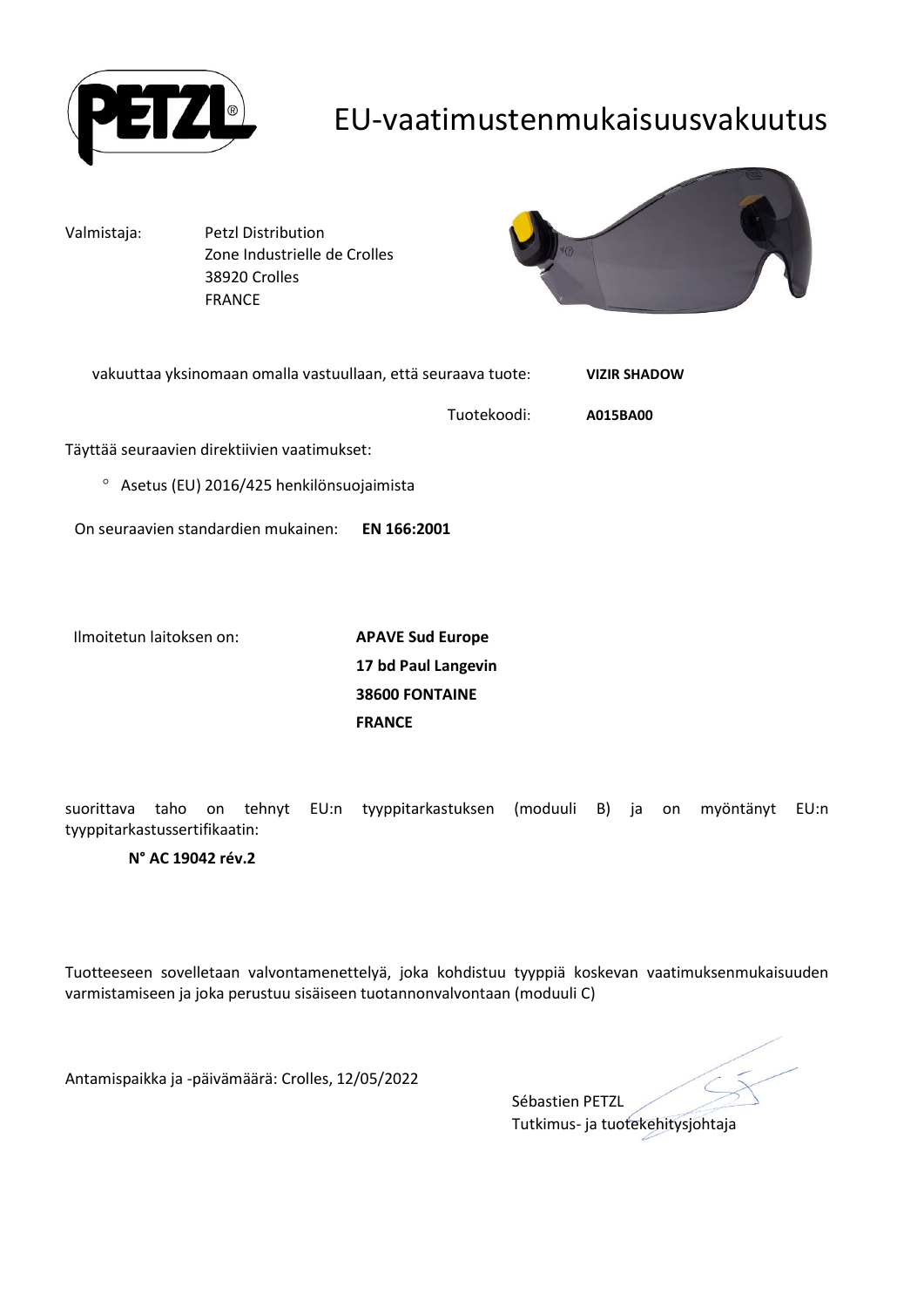

## EU samsvarserklæring

Produsent: Petzl Distribution Zone Industrielle de Crolles 38920 Crolles FRANCE



| Erklærer med fullt ansvar at det følgende produktet: |             | <b>VIZIR SHADOW</b> |
|------------------------------------------------------|-------------|---------------------|
|                                                      | Referanse:  | A015BA00            |
| Møter følgende europeiske reguleringer:              |             |                     |
| EU regulativ 2016/425 for personlig verneutstyr      |             |                     |
| Gjeldende standarder:                                | EN 166:2001 |                     |

Det tekniske kontrollorganet: **APAVE Sud Europe** 

17 bd Paul Langevin 38600 FONTAINE FRANCE

har utført EU typekontroll (modul B) og har etablert EU typekontroll sertifikat:

### N° AC 19042 rév.2

Produktet er underlagt monitoreringsprosedyrer for konformitet for type basert på intern produksjonskontroll (modul C)

Sted og dato for utstedelse: Crolles, 12/05/2022

Sébastien PETZL Forsknings- og utviklingsleder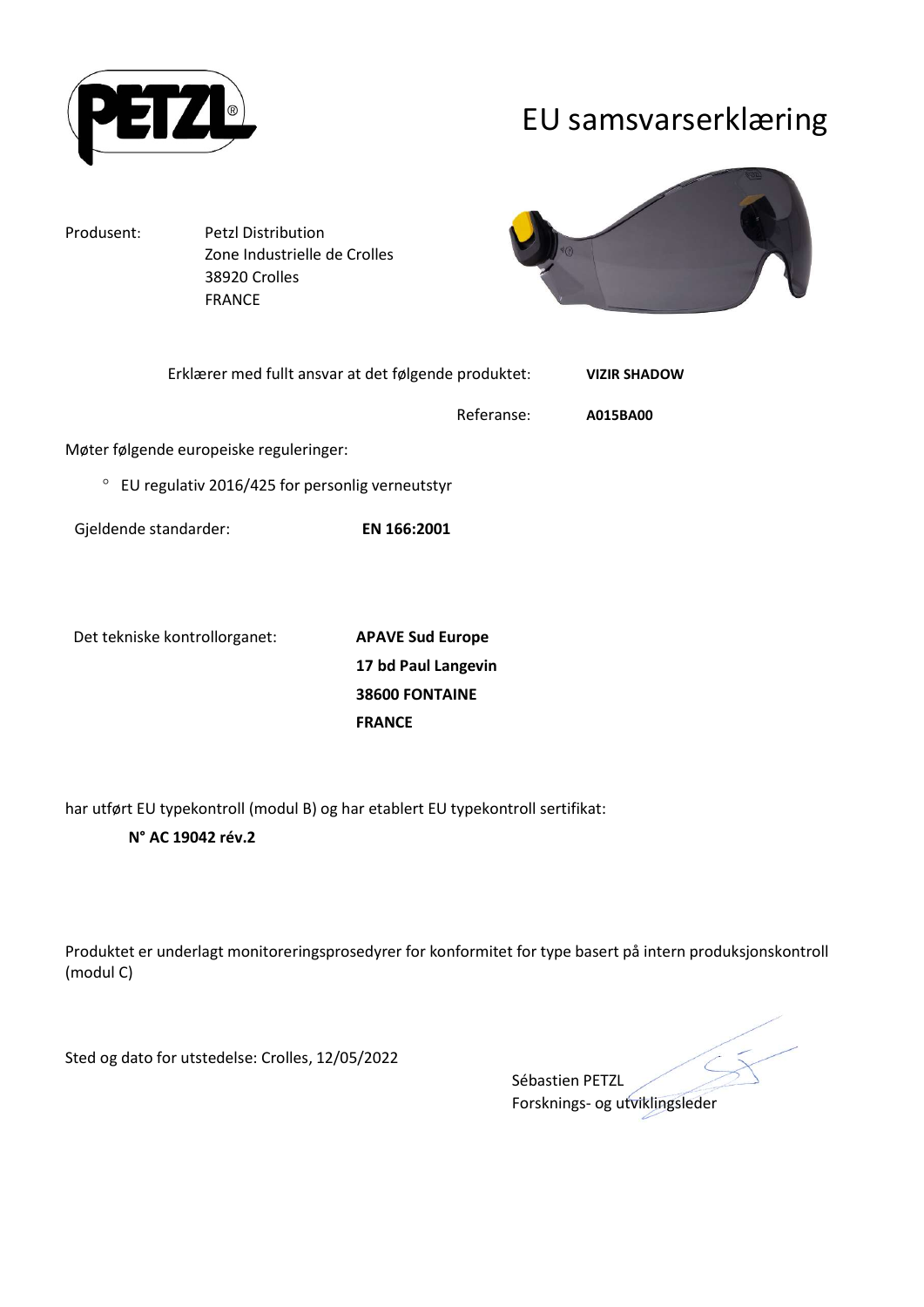

# EU prohlášení o shodě

Výrobce: Petzl Distribution Zone Industrielle de Crolles 38920 Crolles FRANCE



| Prohlašuje, na svoji plnou odpovědnost, že následující produkt: | <b>VIZIR SHADOW</b> |
|-----------------------------------------------------------------|---------------------|
|                                                                 |                     |

Kódové označení: A015BA00

Splňuje následující Evropské směrnice:

Tento produkt splňuje Nařízení (EU) 2016/425 o osobních ochranných prostředcích

Aplikované normy: EN 166:2001

Oznámená instituce: APAVE Sud Europe

17 bd Paul Langevin 38600 FONTAINE FRANCE

provedla přezkoušení typu EU (modul B) a vydala certifikát EU o přezkoušení typu: N° AC 19042 rév.2

Výrobek podléhá postupu pro kontrolu shody s typem na základě vnitřní kontroly výroby (modul C)

Místo a datum vydání: Crolles, 12/05/2022

Sébastien PETZL Ředitel výzkumu a vývoje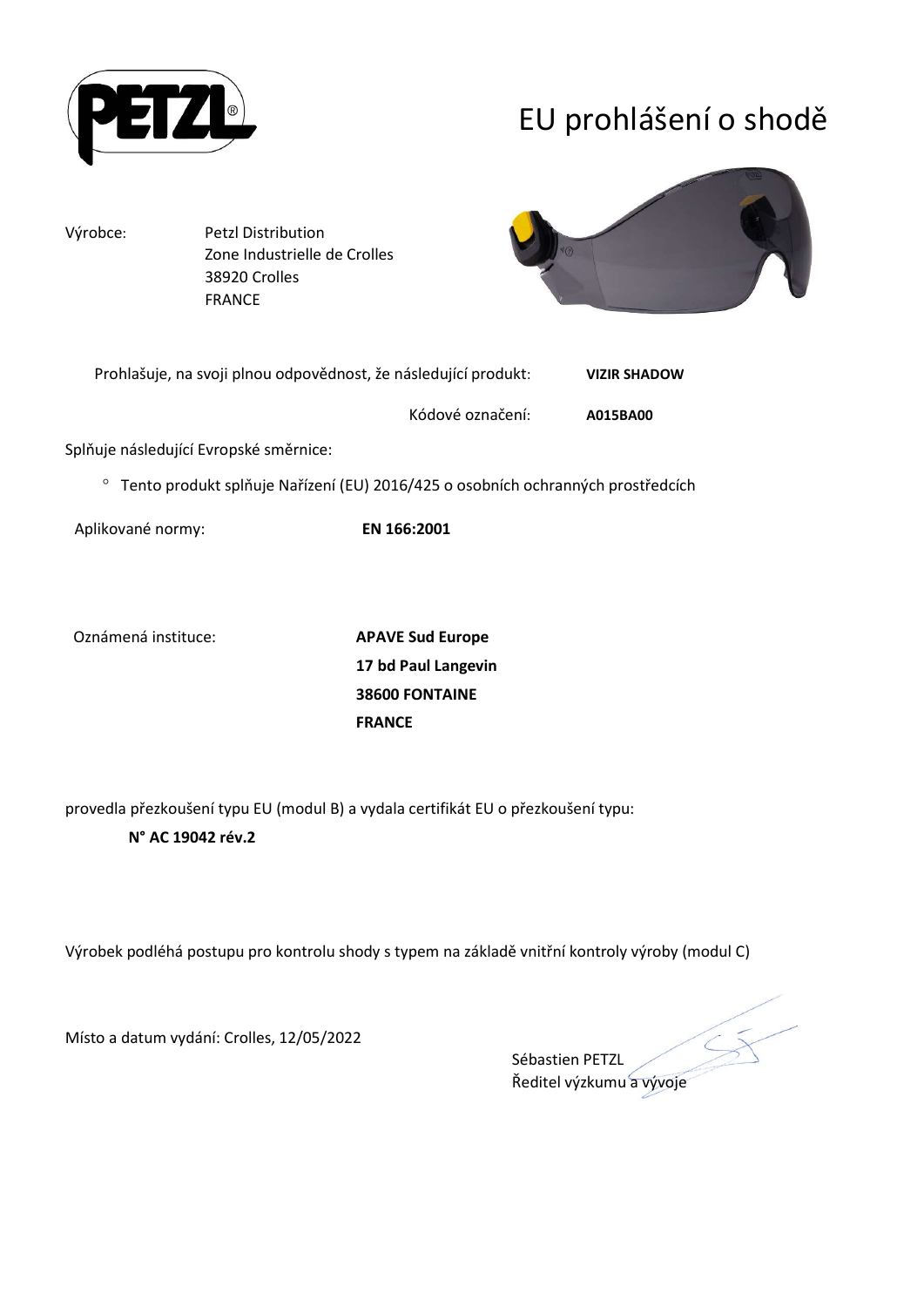

## Deklaracja zgodności UE

Producent: Petzl Distribution Zone Industrielle de Crolles 38920 Crolles FRANCE



| Deklaruje na swoją wyłączną odpowiedzialność, że następujący produkt: VIZIR SHADOW |  |          |
|------------------------------------------------------------------------------------|--|----------|
| Kod:                                                                               |  | A015BA00 |

Jest zgodny z następującym prawodawstwem europejskim:

 $\degree$  Rozporządzenie (UE) 2016/425 w sprawie środków ochrony indywidualnej

Zastosowane normy: EN 166:2001

Jednostka notyfikowana: APAVE Sud Europe

17 bd Paul Langevin 38600 FONTAINE FRANCE

przeprowadziła badanie typu UE (moduł B) i wydała certyfikat badania typu UE:

### N° AC 19042 rév.2

Produkt podlega procedurze zgodności z typem w oparciu o wewnętrzną kontrolę produkcji (moduł C)

Miejsce i data wydania: Crolles, 12/05/2022

Sébastien PETZL Dyrektor ds. Badań i Rozwoju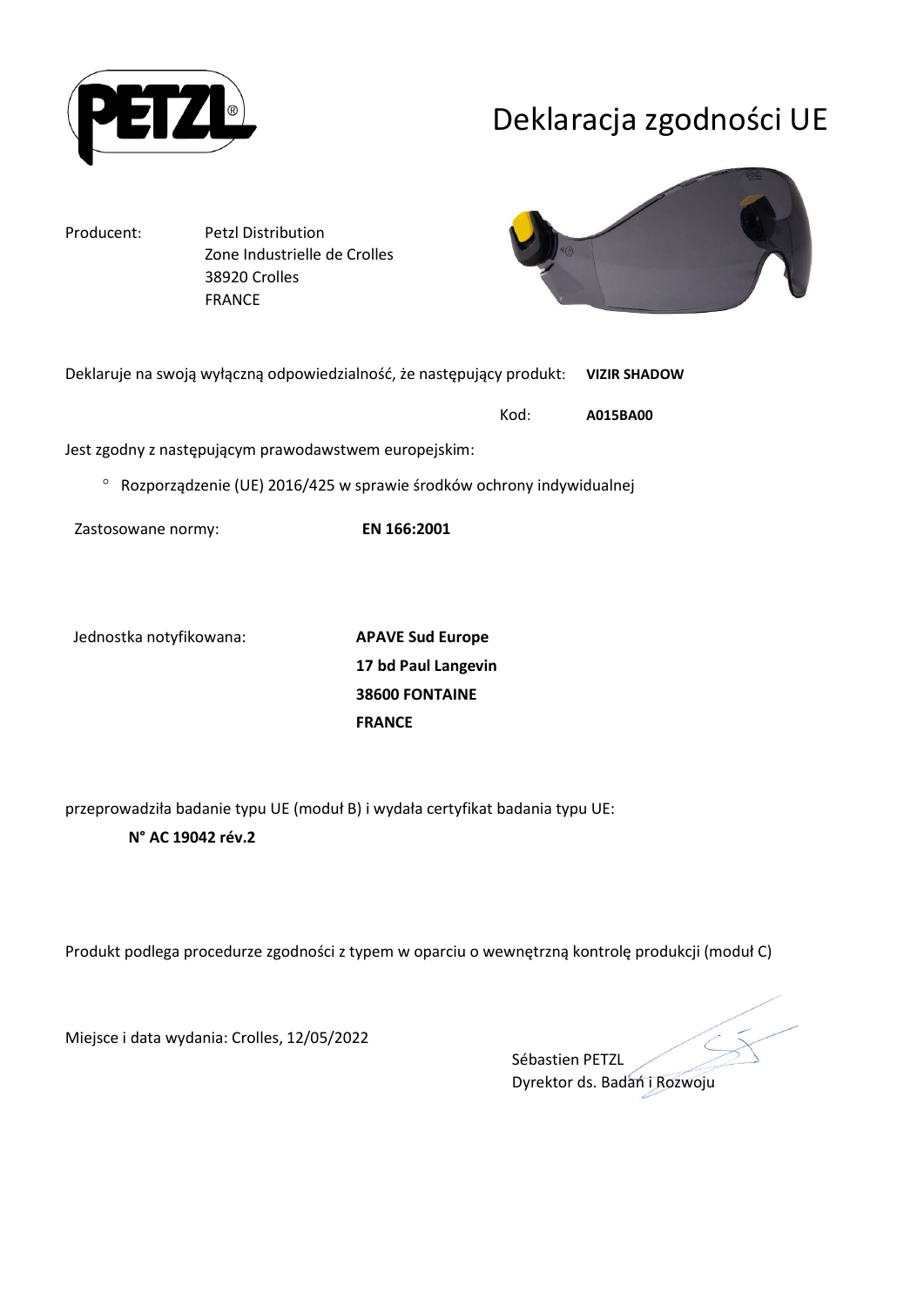

## EU izjava o skladnosti

Proizvajalec: Petzl Distribution

 Zone Industrielle de Crolles 38920 Crolles FRANCE



|                                         | S polno odgovornostjo izjavlja, da izdelek:    |                 | <b>VIZIR SHADOW</b> |
|-----------------------------------------|------------------------------------------------|-----------------|---------------------|
|                                         |                                                | Oznaka izdelka: | A015BA00            |
| Ustreza naslednjim evropskim predpisom: |                                                |                 |                     |
| $\circ$                                 | Uredba (EU) 2016/425 o osebni varovalni opremi |                 |                     |
|                                         |                                                |                 |                     |

Veljavni standardi: EN 166:2001

Priglašeni organ: APAVE Sud Europe

17 bd Paul Langevin 38600 FONTAINE FRANCE

je opravil EU-pregled tipa (modul B) in izdal certifikat o EU-pregledu tipa:

### N° AC 19042 rév.2

Izdelek je predmet postopka spremljanja stanja za skladnost s tipom na podlagi notranjega nadzora proizvodnje (modul C)

Kraj in datum izdaje: Crolles, 12/05/2022

Sébastien PETZL Direktor za raziskave in razvoj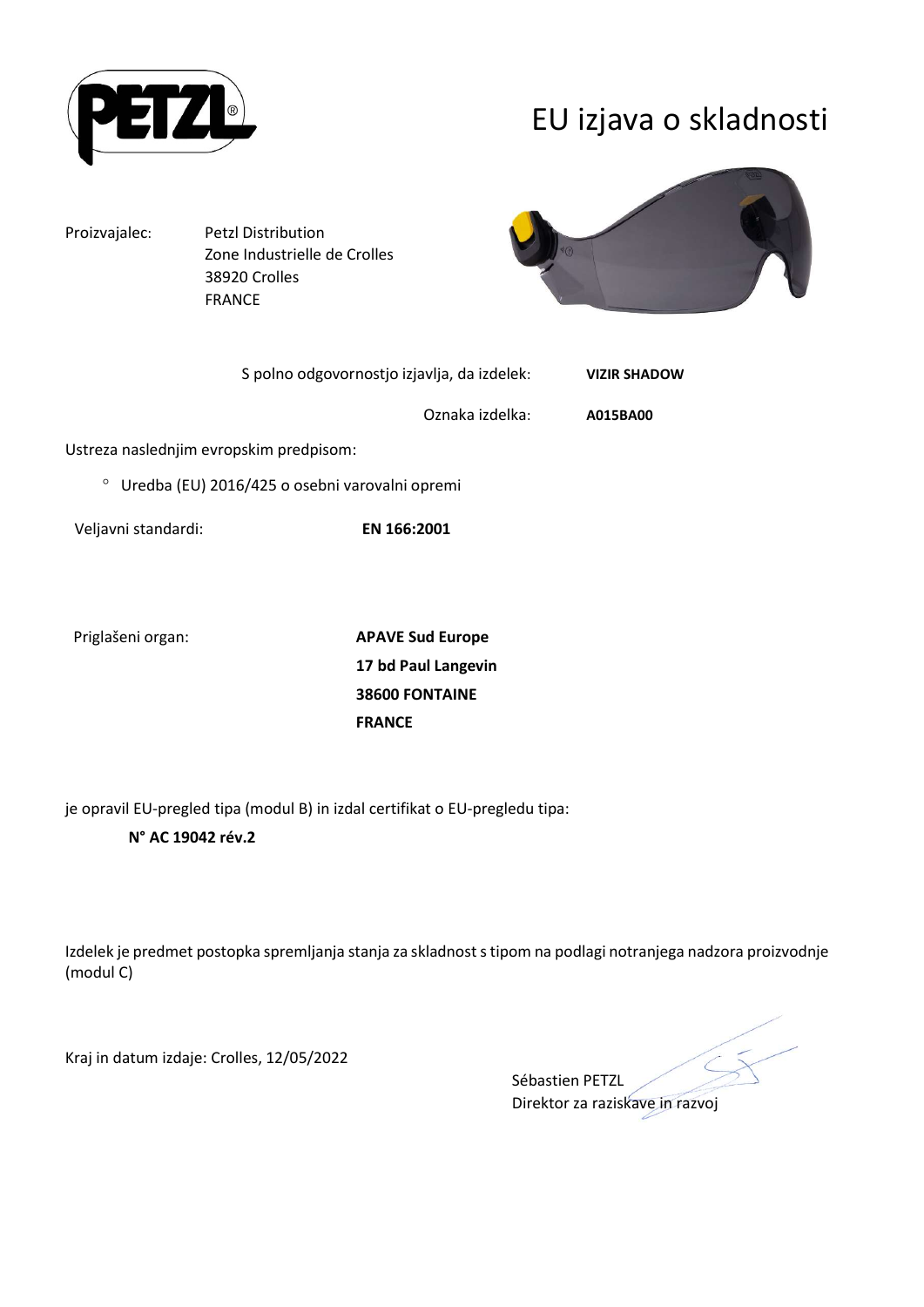

# EU megfelelőségi nyilatkozat

A gyártó: Petzl Distribution

 Zone Industrielle de Crolles 38920 Crolles FRANCE



| Ezúton nyilatkozik, hogy a következő termék:           |           | <b>VIZIR SHADOW</b> |
|--------------------------------------------------------|-----------|---------------------|
|                                                        | Cikkszám: | A015BA00            |
| Megfelel a következő európai szabványoknak:            |           |                     |
| 2016/425 számú (EU) rendelet az egyéni védőeszközökről |           |                     |

Alaklamazandó előírások: EN 166:2001

A notifikált szervezet: APAVE Sud Europe

17 bd Paul Langevin 38600 FONTAINE FRANCE

elvégzi az EU-típusvizsgálatot (B. modul) és kiállítja az EU minőségtanúsítványt: N° AC 19042 rév.2

Ezt követően a terméket belső gyártásellenőrzésen alapuló típusmegfelelőségi vizsgálatnak vetik alá (C. Modul)

A kiállítás helye és dátuma: Crolles, 12/05/2022

Sébastien PETZL Kutatási-fejlesztési igazgató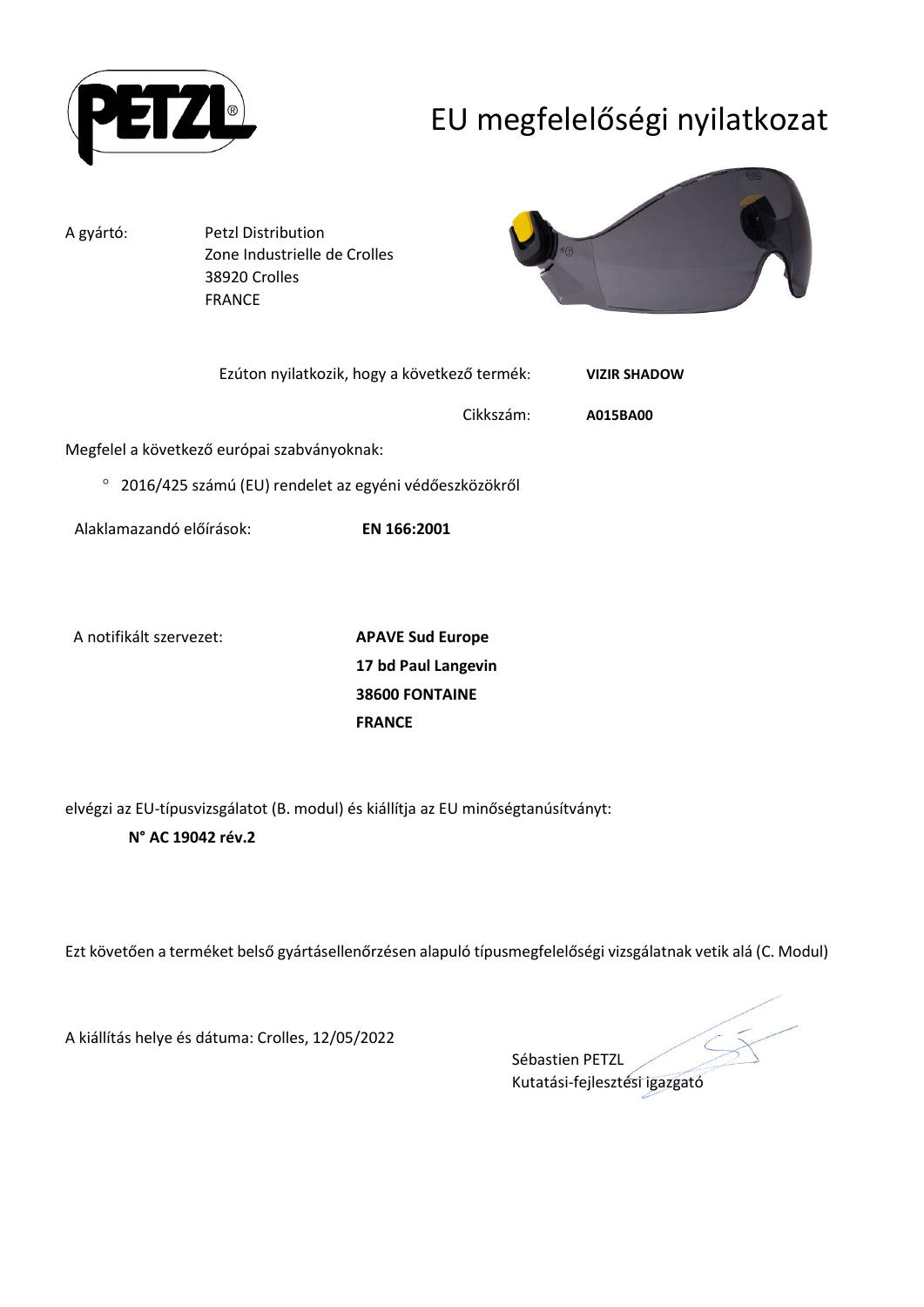

## Декларация ЕС за съответствие

Производителят: Petzl Distribution Zone Industrielle de Crolles 38920 Crolles FRANCE



| Декларира под своя лична отговорност, че продуктът: | <b>VIZIR SHADOW</b> |
|-----------------------------------------------------|---------------------|
|                                                     |                     |

Референтен номер: A015BA00

Е в съответствие със следните европейски нормативни документи:

Регламент (ЕС) 2016/425 относно личните предпазни средства

Приложими стандарти: EN 166:2001

Нотифицираният орган: APAVE Sud Europe

17 bd Paul Langevin 38600 FONTAINE FRANCE

е осъществил изследване ЕС на типа (модул В) и е издал сертификат за изпитание ЕС на типа:

#### N° AC 19042 rév.2

Продуктът е преминал процедура за изследване на типа въз основа на вътрешен производствен контрол (модул С)

място и дата на издаване: Crolles, 12/05/2022

Sébastien PETZL Директор изследвания и развитие